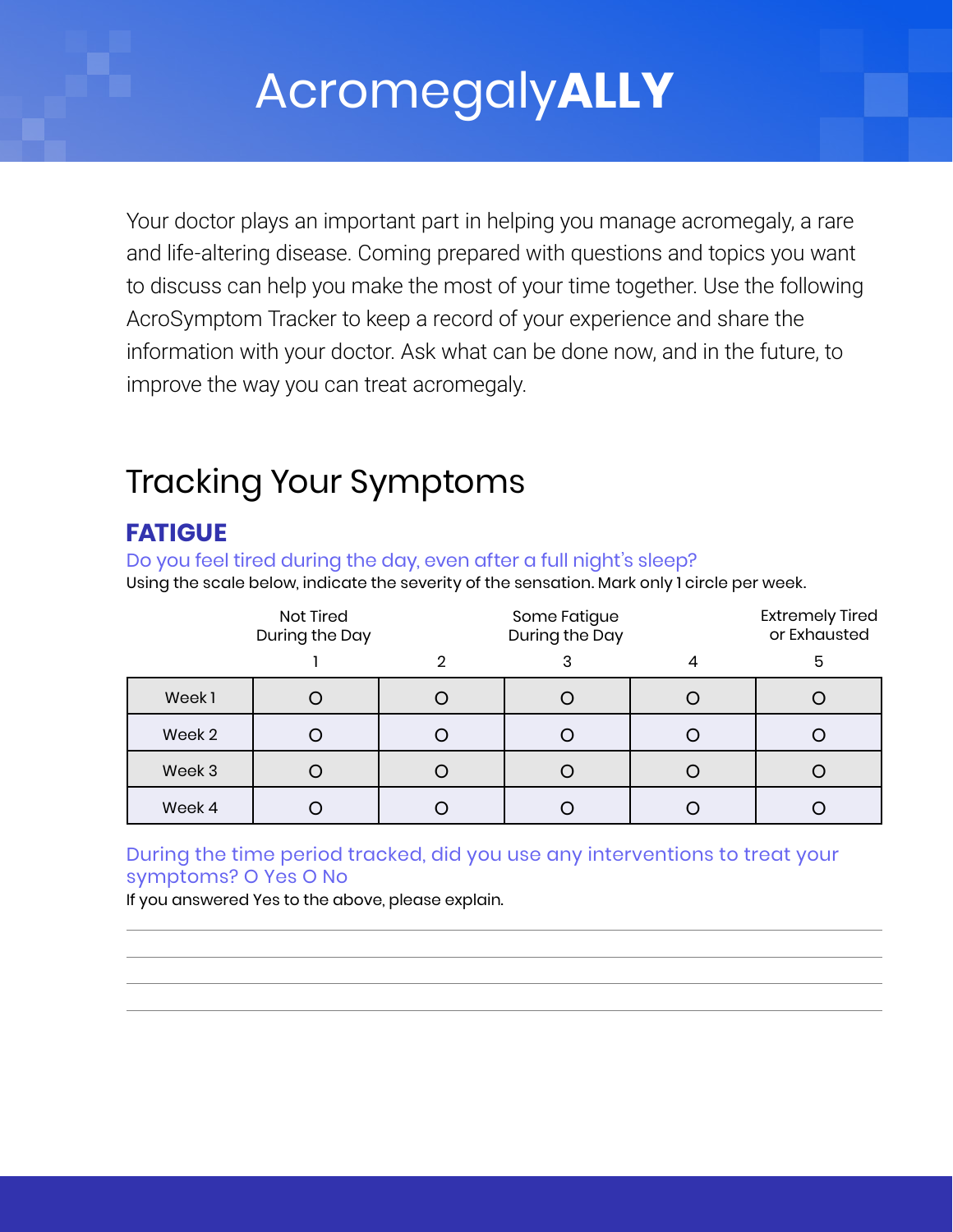### **HEADACHES**

#### Do you have headaches that last all day or over multiple days, despite intervention (i.e., medication, massage, rest)?

Using the scale below, indicate the severity of the sensation. Mark only 1 circle per week.

|        | No Headache |   | Moderate or<br><b>Brief Headache</b> |  | Severe or Extended<br>Headache |  |
|--------|-------------|---|--------------------------------------|--|--------------------------------|--|
|        |             | ŋ |                                      |  | 5                              |  |
| Week1  |             |   |                                      |  |                                |  |
| Week 2 |             |   |                                      |  |                                |  |
| Week 3 |             |   |                                      |  |                                |  |
| Week 4 |             |   |                                      |  |                                |  |

#### During the time period tracked, did you use any interventions to treat your symptoms? O Yes O No

If you answered Yes to the above, please explain.

## **JOINT PAIN**

Do you experience joint pain throughout the day, at morning, noon and night?

|        | Using the scale below, indicate the severity of the sensation. Mark only 1 circle per week. |  |                        |                   |  |
|--------|---------------------------------------------------------------------------------------------|--|------------------------|-------------------|--|
|        | No Joint Pain                                                                               |  | Moderate<br>Joint Pain | Severe Joint Pain |  |
|        |                                                                                             |  |                        | 5                 |  |
| Week1  |                                                                                             |  |                        |                   |  |
| Week 2 |                                                                                             |  |                        |                   |  |
| Week 3 |                                                                                             |  |                        |                   |  |
|        |                                                                                             |  |                        |                   |  |

#### During the time period tracked, did you use any interventions to treat your symptoms? O Yes O No

Week 4 | O | O | O | O | O

If you answered Yes to the above, please explain.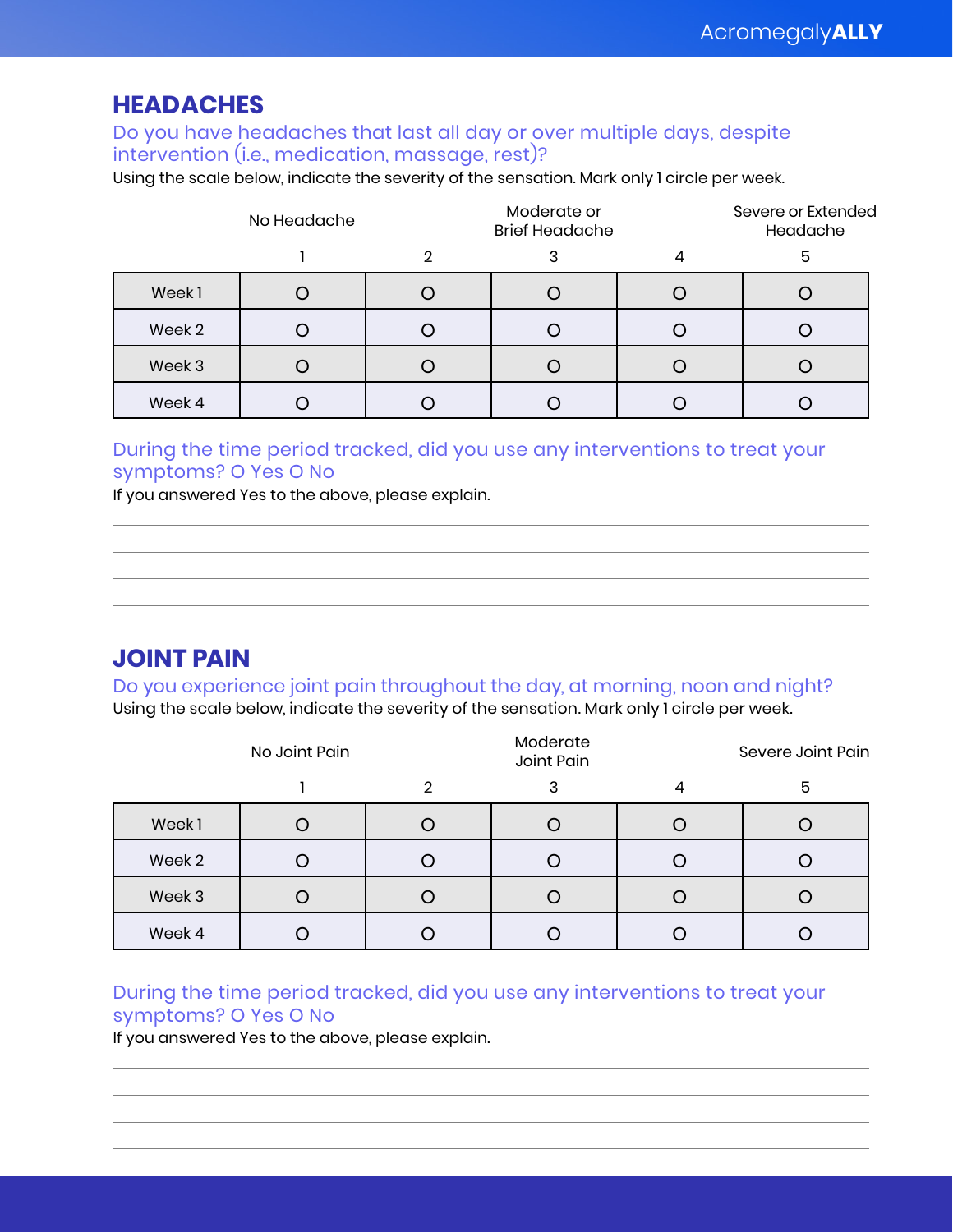## **BODY ACHES & PAINS**

Do you experience body aches & pain throughout the day, unrelated to extreme physical activity or muscle injury?

Using the scale below, indicate the severity of the sensation. Mark only 1 circle per week.

|        | No Discomfort |   | Moderate<br>Aches or Pain |  | Severe Pain |
|--------|---------------|---|---------------------------|--|-------------|
|        |               | 2 |                           |  | 5           |
| Week1  |               |   |                           |  |             |
| Week 2 |               |   |                           |  |             |
| Week 3 |               |   |                           |  |             |
| Week 4 |               |   |                           |  |             |

#### During the time period tracked, did you use any interventions to treat your symptoms? O Yes O No

If you answered Yes to the above, please explain.

### **OTHER SYMPTOMS**

Acromegaly can also cause other symptoms, such as visual problems, snoring and excessive sweating. The next questions will help you keep track of how frequently you experience these symptoms.

Each week, mark whether you've experienced the following symptoms. If you experience other symptoms not listed below, please write it down in the section provided.

|                                 | Week1 | Week 2 | Week 3 | Week 4 |
|---------------------------------|-------|--------|--------|--------|
| Visual Problems                 |       |        |        |        |
| <b>Excessive Sweating</b>       |       |        |        |        |
| Snoring                         |       |        |        |        |
|                                 |       |        |        |        |
| Other: ________________________ |       |        |        |        |
| Other: _____________________    |       |        |        |        |